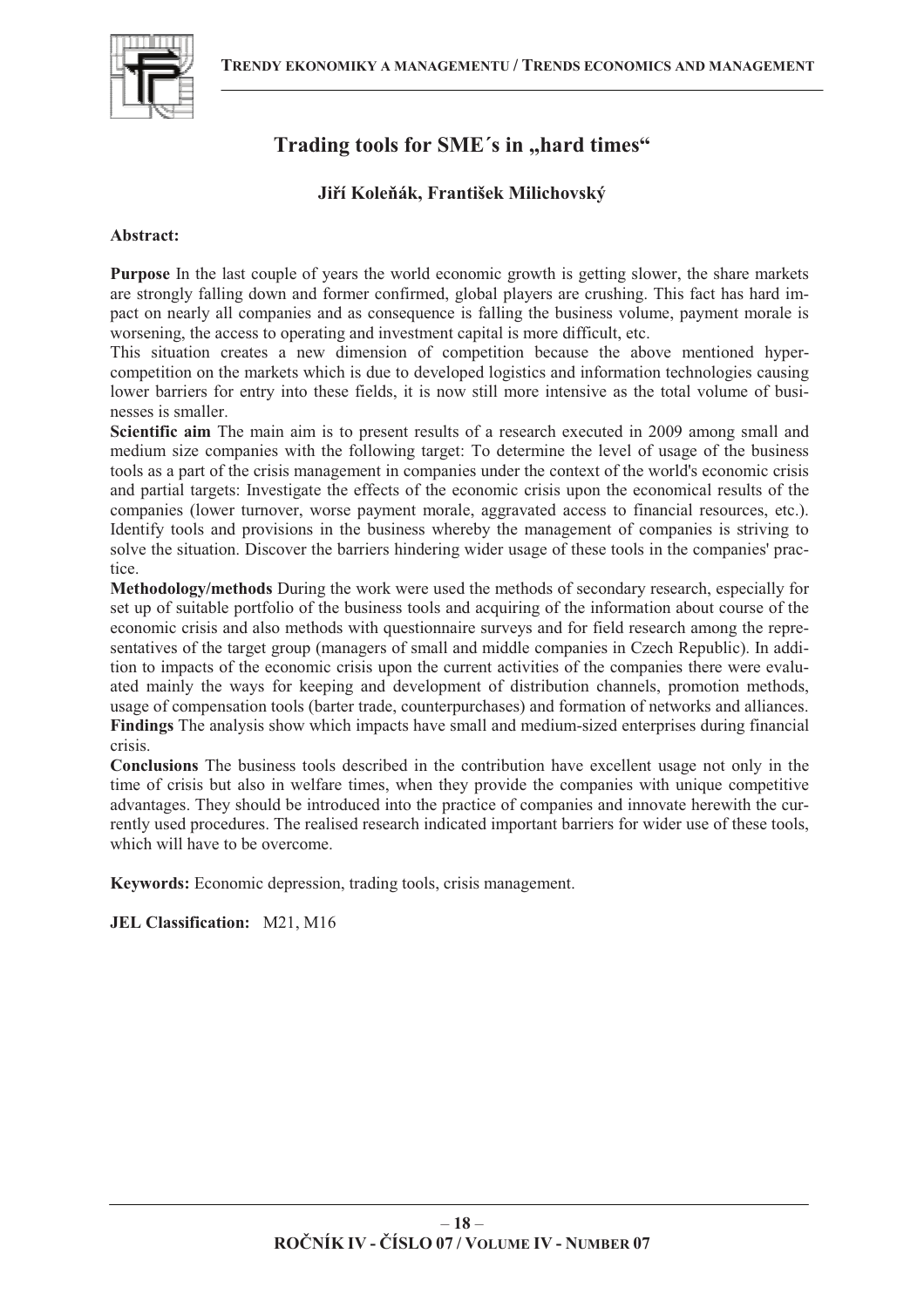## **Introduction**

In the last couple of years the world economic growth got slower, the share markets are strongly falling down and former confirmed, global players are crushing. This fact has hard impact on nearly all companies and as consequence is falling the business volume, payment morale is worsening, the access to operating and investment capital is more difficult, etc.

This situation, often called the global financial and economic crisis, creates a new dimension of competition because the above mentioned hyper-competition on the markets, which is due to developed logistics and information technologies causing lower barriers for entry into these fields, is now still more intensive as the total volume of businesses is smaller. Today's effects of the crisis are alarming: All the places where cash is "flowing" are hit – primarily the banks, energy and media, oil, food and consumer industry generally. The immediate fall of demand is felt everywhere. Central banks are lowering the interest rate, the prices of cars are falling, there are clearances of consumables but there are not any radical adjustments to these changes – nobody wants to become bankrupt and he prays for the others to become bankrupt.

The governments of single states started with some precautions against the crisis trying to limit the negative impacts upon their economics. But these provisions help especially to big companies in the construction or car industry. In that context Zich argues that "contemporary economic-political situation itself offers the theme of the influence of links formed by various stakeholders in competitive space upon the possibility of the development of company competitiveness and its ability to succeed" (Zich, 2009).

During the state's provisions against the crisis the small and middle companies are often on the edge of interest even if they represent more than 99 % of all firms and they make more than two thirds working places in the EU. They are the engine of innovations in lower orders and a platform for development of entrepreneurial spirit. Theirs presented flexibility is maybe the reason for the expectation that they will help themselves. Then the management has the priority task to find and

realise provisions for their stabilization and in the better case usage of the situation in favour of the company.

The tools available to the managers in these conditions could be generally classified as tools for the crisis management, eventually tools for the turnaround management.

This article has for the target to present the research of the recognition level and especially the application of the methods and tools in the field of commercial activities of the company during "hard times". There are also partially incorporated the activities concerning management of the company finances as due to their close cohesion with the business they can't be displaced from the field of the turnaround management.

Another partial target was monitoring the impact of the economic crisis upon the economical results of the companies (lower turnover, worse payment morale, aggravated access to financial resources, etc.).

Definition of the term  $_{\text{h}}$  hard times" – in the following text we understand it as a conditions determined by strong uncertainty about the development on the markets, by immense intensity of competition trying to keep the existing market share. This situation is a consequence of the global financial and economical crisis and for many companies it means fundamental evolutionary shift.

# **1 Research problem and research methods**

The research problem was the confirmation or refutation of this hypothesis:

- 1.the managers of small and middle companies in Czech Republic are not well prepared for management of the companies in "hard times",
- 2.due to bad preparation they do not react sufficiently to arising situation,
- 3.and that the reason for bad preparation is: low knowledge and practical experiences with usage of the tools for crisis and turnaround management.

For confirmation or refutation of the hypothesis were used more research methods:

1.secondary research – on the basis of actual information, published in the specialised literature, there was compiled a portfolio of tools from the business field usage of which should be at least considered during the management of the firm in hard times.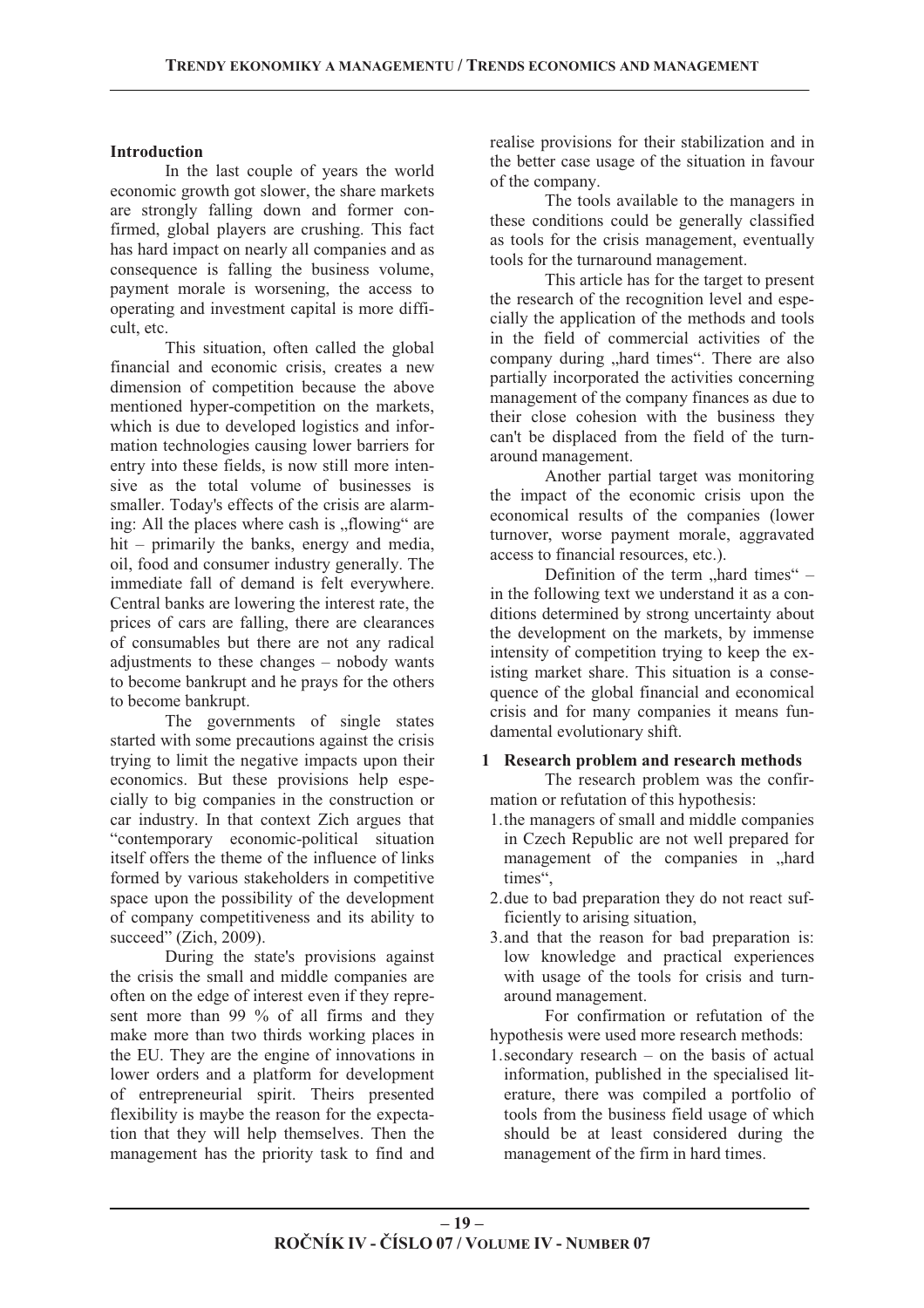2.primary research – during which were asked the managers of Czech small and middle companies in an questionnaire survey and in some cases with controlled interviews.

The questionnaire used for primary investigation was divided in three categories:

- 1.Identification of the company
- 2. Impacts of the "hard times" in the business field
- 3. Impacts of the ... hard times " in the financial field
- 4.Knowledge and usage of the tools for company management in hard times with stress upon ensuring the business activities (more details are in the part theoretical outcomes). In this section it was investigated independently, if the managers of small and middle companies have enough information and knowledge in this field and how they are acquiring them.

# **2 Theoretical basis**

For many companies the "hard times" are the constant of the present period. Difficult situation on the market has indisputably strong influence upon the companies. But it doesn't have to bring them at the brink of living conditions. There are many tools for identification of the coming troubles and if the possible problems will be discovered in time there can be used another tools for mastering the situation.

#### **3 Unveiling threats**

There are many indicators which allow to recognize the coming difficulties. Relevance of the indicators will differ between various fields and also between various companies. The basis should be the tools for strategic analysis of the company surroundings - PEST analysis of environmental influences, Five forces analysis, The life cycle model (Johnson, Scholes, 1997) and also of the internal forces and environment Value Chain, Value system, Competitive advantages (Porter, 1993). Many suitable indicators could be also selected from the models of the company processes and from strategic and operative controlling (Steinstöcker, 1992).

In addition to listing of the single indicators it is also necessary to consider theirs quantifiability (some indicators are so called soft indicators) and also with "decontamination" from relations to others, unrelated trends, cyclic and seasonal deviations, etc.

For the purpose of this article were selected indicators for the coming crisis status mainly from the business field, monitoring the changes of the demand volume and structure, availability of resources at the input (materials, raw material ...) and basic associated services.

In the financial field were investigated data about availability of external financial resources, payment discipline of the customers and the faculty to cover the obligations.

#### **4 Tools for outcome from the problems**

For the need of the executed research were selected tools helping to get control over cash-flow (see. Castor and Newcomb, 2006), for example provisions for quicker recovery of debts, postponement of the obligations maturity, use of compensation businesses and also many exclusively business tools from the field of marketing, promotion, relationships with customers or development of the businesses channels (see MacPherson, Miller, 2007).

Many of the described tools can act in contrary and it depends only on the given situation and management attitude if the way out of the crisis will be for example limitation of the loyalty actions for constant customers or their development. From the point of view of crisis management it is essential to take this situation into consideration and evaluate the pro and con for both attitudes.

From the view of the activities in crisis, strategic partnership enabling companies with minimal effort and above all quickly to diversify their portfolio, to extend their services or distribution channels, should be mentioned as well. (more see Somnath, Pradyot, Sanjit, 2003 or Koleňák, 2008)

But the basic role in the so-called turnaround management play the compensation trade forms, especially barter and multilateral barter.

The clean barter is a direct exchange of goods for a goods, where is signed one contract for the supply and counter-supply, there is no invoicing neither in the supplier's nor customer's currency, no movement of money.

Multilateral barter is a modern form of a barter trade with many parties. The principle of the multilateral barter is that a client buys from other client a goods / services he just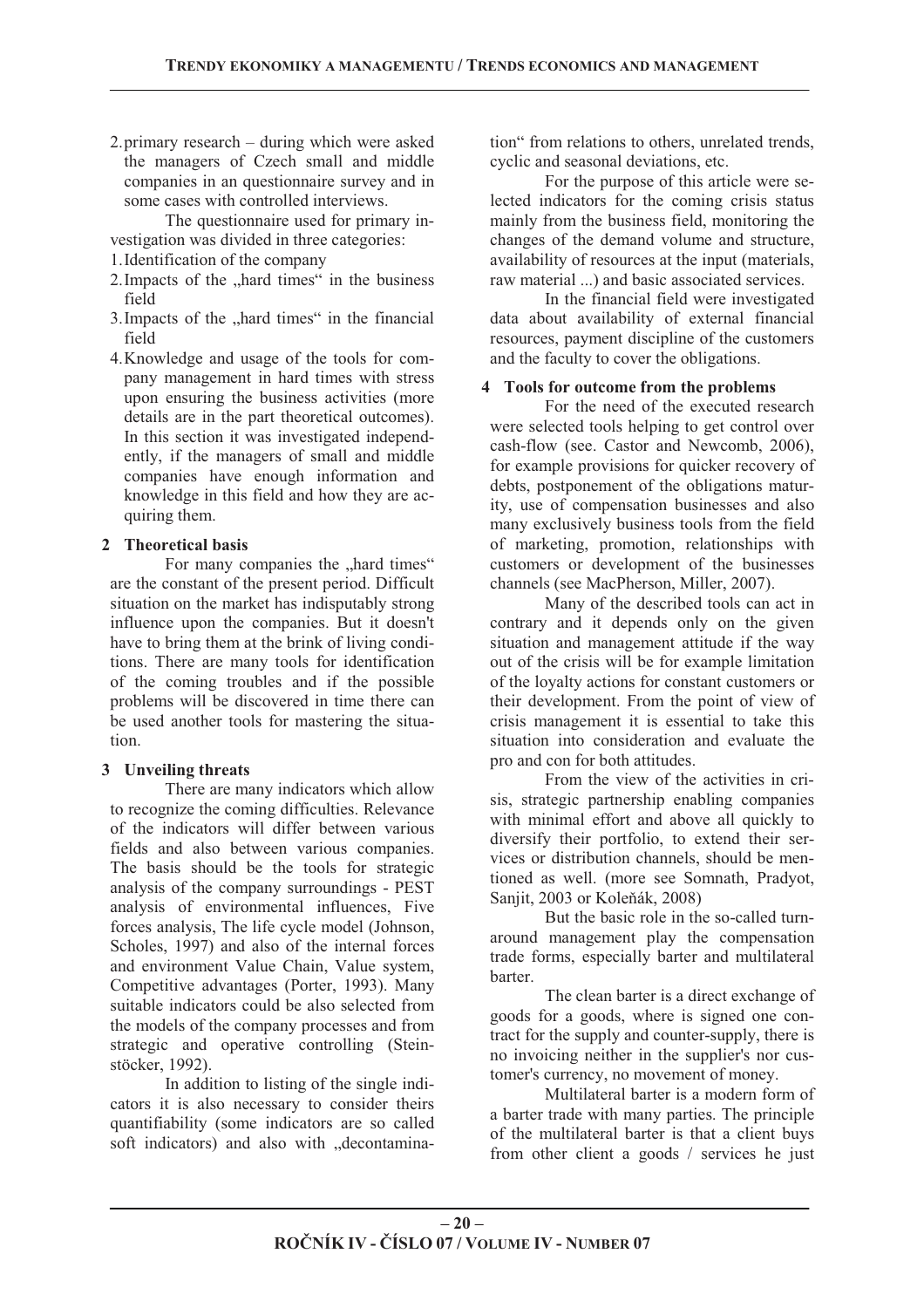needs and pays by supplying his products to other clients. Single businesses are not bound by a time frame, it is possible to purchase and sell continuously according to needs. Each transaction is made by means and with support from some of the barter centre. These subjects – trade companies with various legal form and size, number of clients, turnover and field of activity – are registering and booking in the accountancy single transactions and they are supporting the mutual business of its clients, participants in the corresponding barter chain with various means.

In Czech Republic are active more than ten barter companies. The participation in the barter system can be for many entrepreneurs very interesting way how to finance the overheads connected with operation or extension of the company. Especially in today's difficult time when nearly each company fight with unbalanced cash flow.

In spite of all arguments supporting the usage of barter there are many opponents declaring that there are not many business cases, when the barter couldn't be substituted by a "classical" payment with money.

But the problem is in the fact that most of the businesses made with barter trade wouldn't be done otherwise or only in incomparably small volume or with other limitations.

One of the biggest problems the entre-

preneurs have to solve today is the redundant capacity in the form of unused production facilities or gathering of the goods in stores (see Uijttenbroek, 2004). These surplus products means "dead" money which are missed in the cash-flow. And just that money could be used by barter trade for further development of the company. Herewith the barter trade helps to recreate the actual state of the assets to desired state.

### **5 Research results**

There are further showed and commented the results from questionnaire survey of selected indicators. The questionnaire survey was conducted in the framework of a preliminary research with 79 participants and more then 80 % of them were owners, responsible directors or managers of companies. The others belong to middle management level in the business field. The field of activity of each company could be put into the fields of services, production and construction industry.

Business area probably will have to be included in the explored parameters, because we can assume that it will influence the answers of the individual respondents (proposed tools for solution of crisis situations can be used much easily in some business areas than in the others).





Source: Own research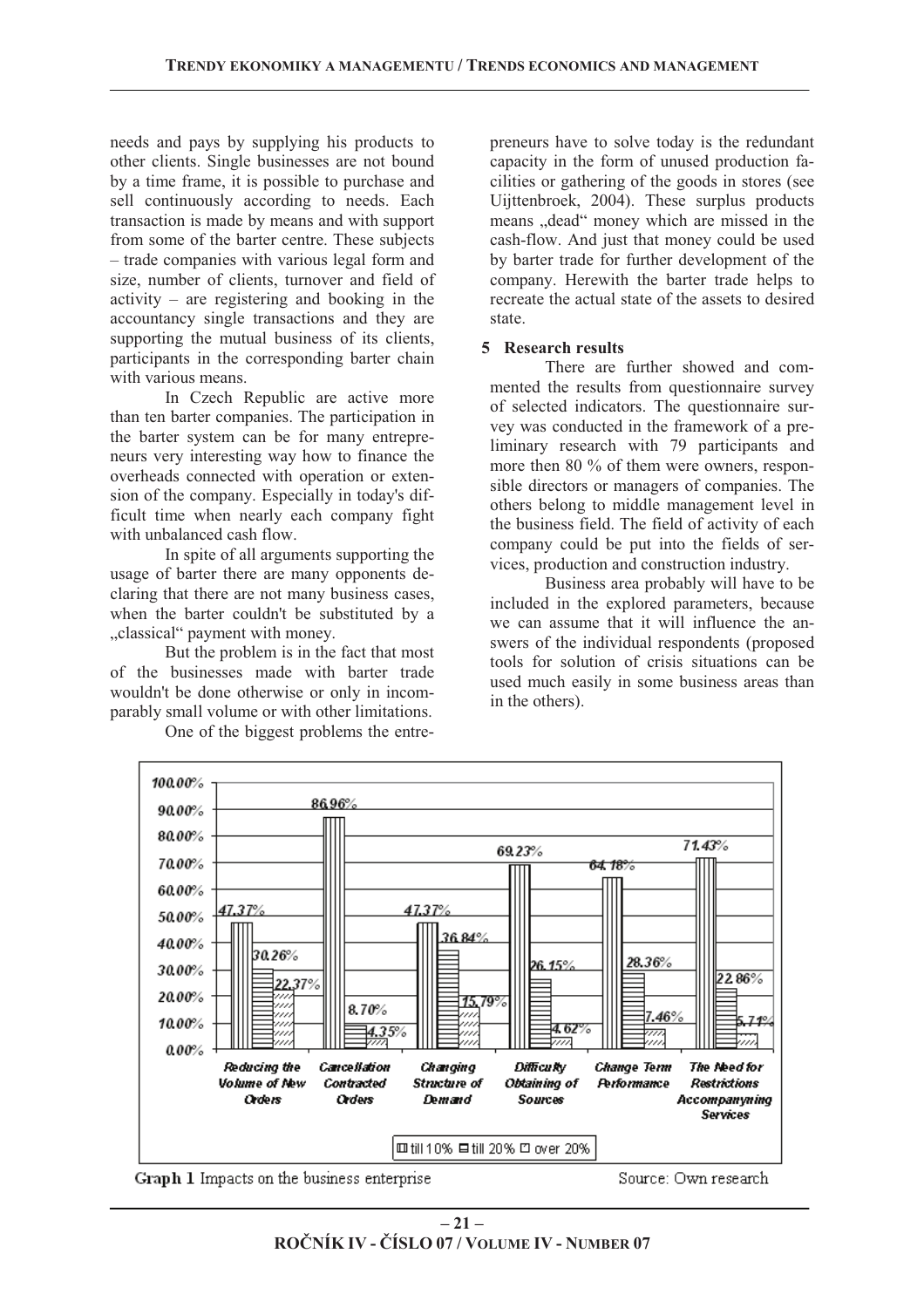

Graph 2 Impacts on the financial field

The responses to each question are stated in the Graph 1.

Due to existing hard times there are many impacts upon single activities of the company and the consequent management provisions. The questions to the participants were primarily targeted only upon a few basic risks which are also coming from the mentioned financial crisis. In the field of the company's business activities are considered only 4 types of impacts which can have significant influence upon survival of the company.

From the responses of single partici-

Source: Own research

pants it is obvious that the new orders are lowered only in 47 % and they fall by up to 10 % of their volume. In a similar way is coming also to cancellation of the already agreed orders, i.e. nearly in 87 % of cases the orders are cancelled in up to 10 % of the total volume.

Herewith it can be assumed a certain limitation in acquiring single resources. This assumption is partially confirmed also by answers from the participants who speak about some difficulties when searching for resources. But there is not a clampdown in contrary to general assumption, the most often limitation





Source: Own research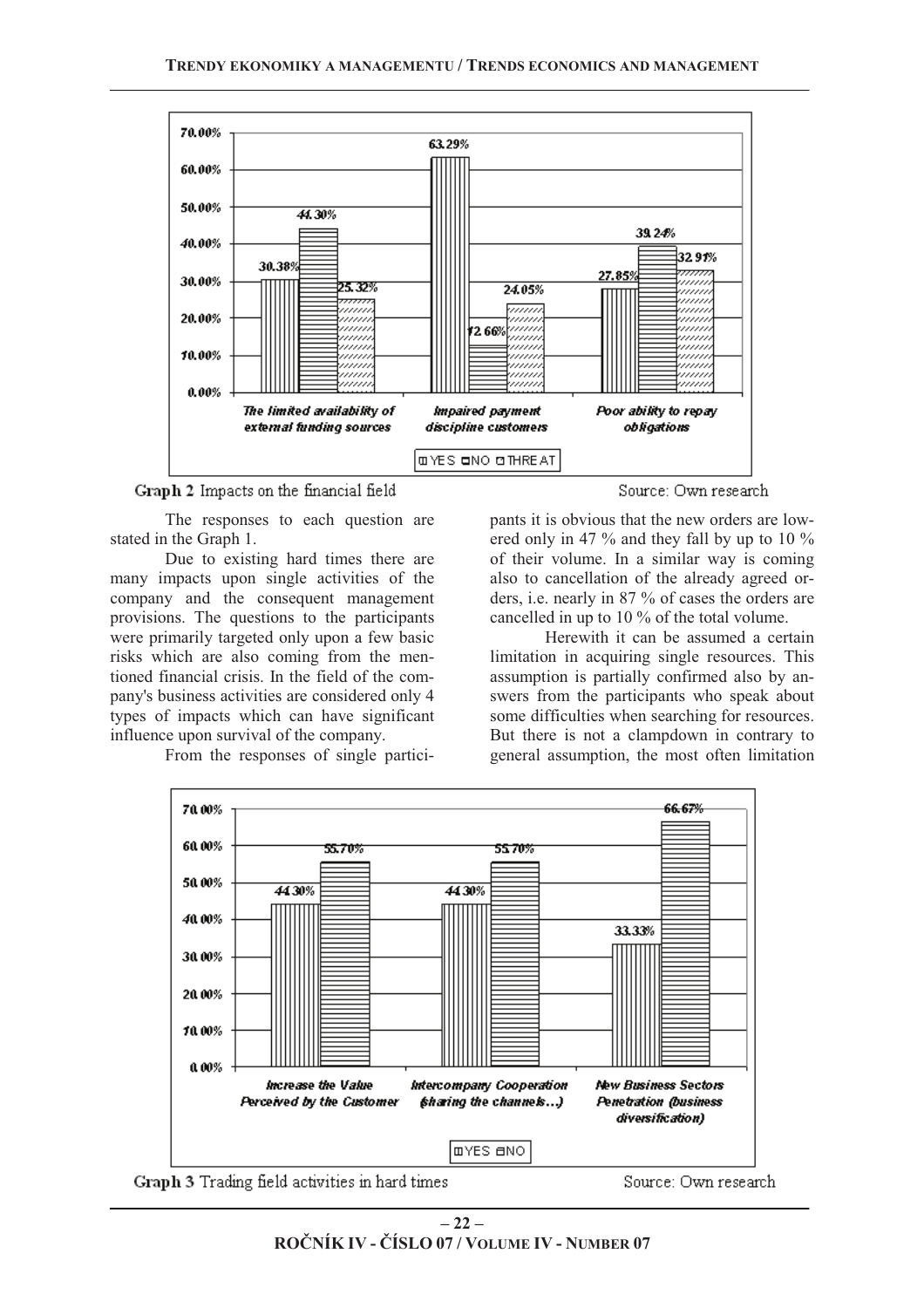is only a few per cents. Similar evaluation was also in the field of changes of fulfilment terms and necessity for limitation of associated services, where was made a certain adjustment in the fulfilment schedule but mainly in the range up to  $10\%$ .

Except the mentioned impacts there can be mentioned also some others which could be included for following research. That means increase of small orders, decrease of labour costs by means of firing employees or delaying the payments for the work done.

In the financial field are basically considered only 3 types of impacts, which is stated in Graph 2. These are: limited accessibility to external financing resources, worse payment discipline of the customers and deterioration of the capability to pay the obligations. The mentioned impacts endanger roughly one quarter of the investigated companies. Except the above-mentioned impacts there were stated also some other types of the impacts which have some elements of a risk for the companies (direct or indirect one). Among these im-

As the most often used provisions in the field of business management are stated the activities leading to sharing of trade channels (in the form of opening corporate retail shops, shared management of internet shops, shared possibilities for promotion and other forms of trade alliances). These trends are showed in Graph 3. There is also often mentioned drift to increase the added value perceived by the customer in the form of building up the brand, additional services and sales actions.

In spite of being mentioned as the most often used provisions, only some 44 % of the participants take advantage of them.

As other business precaution is in 33 % stated the effort to decrease the entrepreneurial risks by entry into a new field (diversification).

The tools helping to balance the cash flow during hard times (as speeding up the recovery of debts) is actively used in the practise by only some 41.5 % of the inquired persons. (Graph 4) The effort for postponement of the obligations maturity is confirmed by some 47





pacts were stated deterioration of the suppliers discipline, more strict conditions from the suppliers or decrease of customers due to their termination of activities. All the above mentioned impacts may have significant influence upon correct functioning of the company. For their minimization there is necessary to introduce some manager provisions.

Source: Own research

% of participants. During searching the reasons for this state the most often mentioned fact was limited experience with the so-called crisis communication.

Roughly 39 % of participants state that due to decrease of the costs they limited the activities in the field of marketing and promotion and nearly the same number said they in-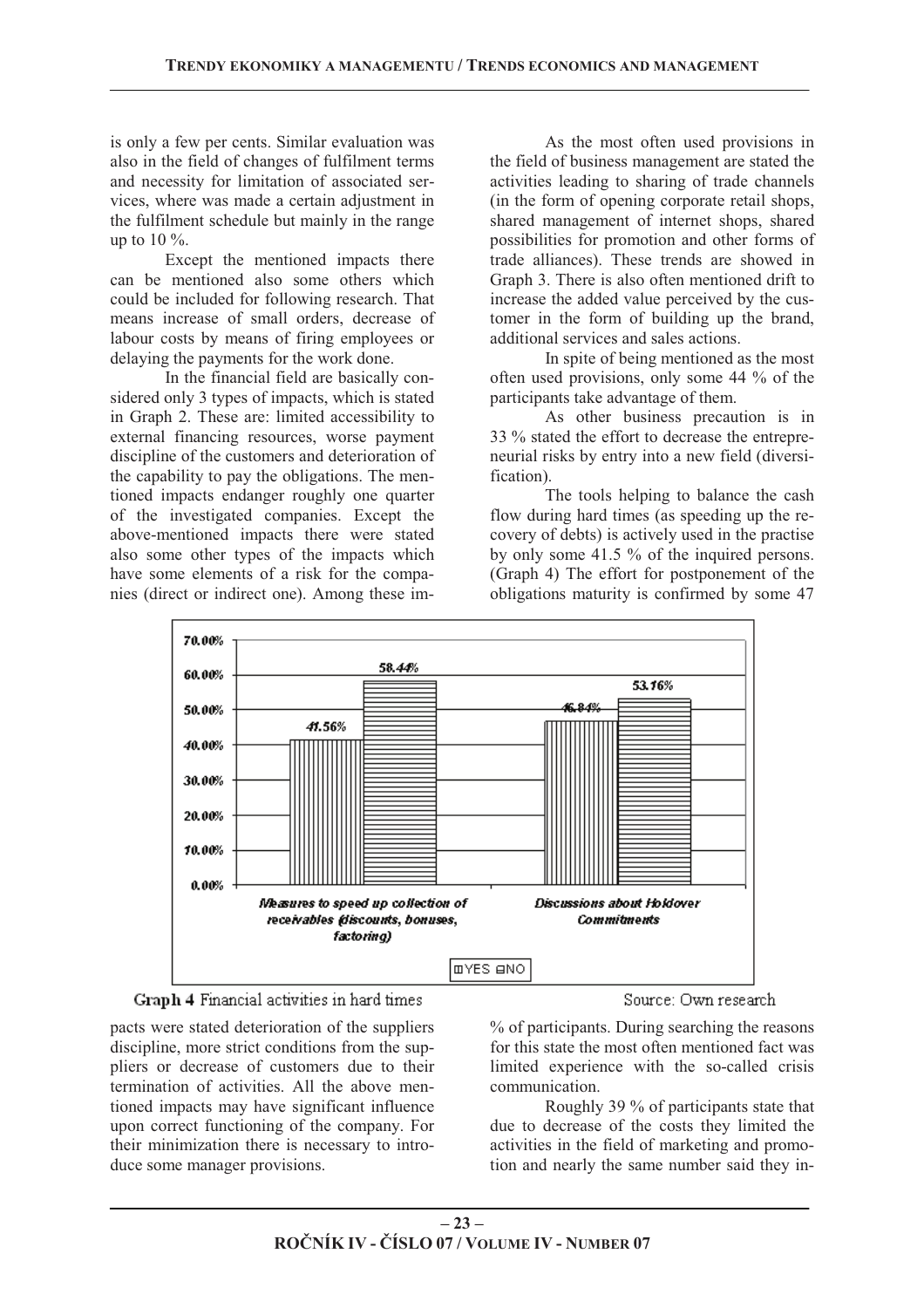

Graph 5 Marketing activities in hard times

creased these activities. (Graph 5) For both attitudes there are good reasons in the framework of turnaround management. One of the attitudes say that what is not the "core" business should be limited as strong as possible in hard times.

The second attitude says in contrary that without customers it doesn't have any sense to keep other activities (there is nobody for whom to produce).

This attitude is supported also by the fact that only 34 % of the inquired persons limited beneficial programs and other forms of

Source: Own research.

third of the participants, but in the following interview they say it was only occasional business case. (Graph 6) And in most cases it was a reaction to offer from counter party and not intentionally developed form of business.

Mainly due to this point the managers of small and middle companies can be designated as poor prepared for the management in "hard times" because the compensation trade plays in the turnaround management key role.

In case of sale in difficulties they often represent the only possibility how to sell quickly and especially with minimum loss



Graph 6 Counter trade activities in hard times

cooperation oriented on the existing customers. (Graph 5)

Just in this field there is successfully used in the world the compensation form of trade (see Mardak, 2008).

Usage of the compensation trade form (counter purchase, barter or multilateral barter) in the business practise is confirmed by a weak

#### Source: Own research

(usually the seller doesn't lose tens of per cents as in case of sale for cash but only few per cents). Of course, there is the condition to have something what can be exchanged for the given products and this can bring about the requested effect. For this it is necessary to have wide information basis or to be a member in some of the barter centres.